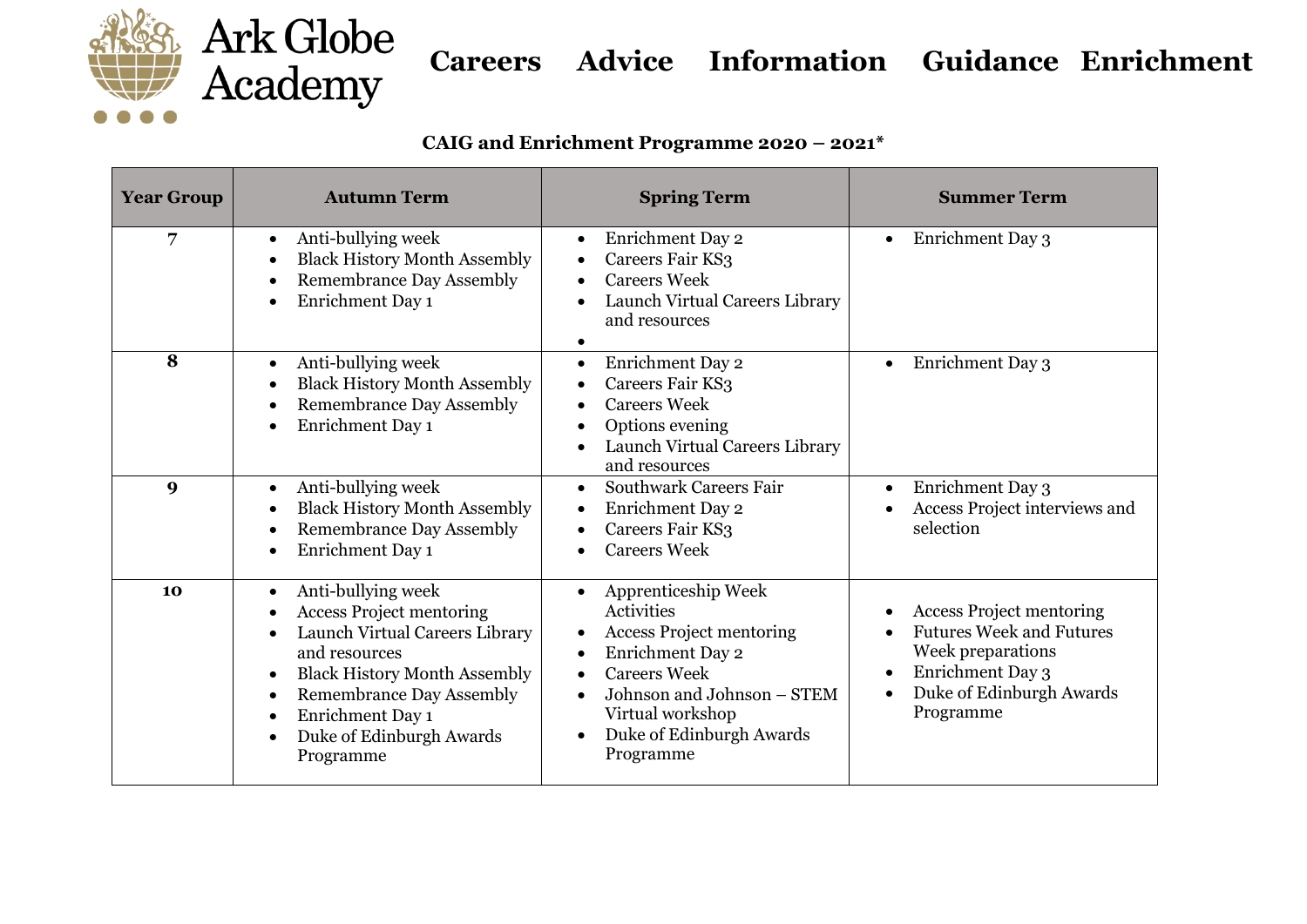



## **Careers Advice Information Guidance Enrichment**

| 11 | Anti-bullying week<br>$\bullet$<br><b>Access Project mentoring</b><br><b>Weekly Careers information</b><br>$meetings$ – support<br>applications<br>Careers-Post 16 choices<br>assembly - What are my<br>options?<br>Destinations booklet given to<br>year 11 students<br><b>Access Project mentoring</b><br>Year 11 Learning Family Lead<br>briefing: re Choices for year 11<br>One-one interviews with<br>students re: career choices<br><b>Black History Month Assembly</b><br>$\bullet$<br><b>Remembrance Day Assembly</b><br>$\bullet$<br>Open Evening<br>Enrichment Day 1<br>Patrick Morgan virtual CV<br>workshop<br><b>Launch Virtual Careers</b><br>Library and resources | One-one interviews with<br>students re: career choices<br><b>Access Project mentoring</b><br><b>Network Evening</b><br><b>Careers-Next Step Assembly</b><br><b>Weekly Careers information</b><br>$meetings$ – support<br>applications<br>Year 11 Parents Evening with<br>careers guidance<br>Apprenticeship Week<br>Activities<br><b>Access Project mentoring</b><br>٠<br>Enrichment Day 2<br><b>Careers Week</b> | Careers - Final choices<br>assembly<br><b>Access Project mentoring</b><br>One-one interviews with<br>students re: career choices and<br>secure destinations<br><b>Weekly Careers information</b><br>$meetings$ – support<br>applications |
|----|-----------------------------------------------------------------------------------------------------------------------------------------------------------------------------------------------------------------------------------------------------------------------------------------------------------------------------------------------------------------------------------------------------------------------------------------------------------------------------------------------------------------------------------------------------------------------------------------------------------------------------------------------------------------------------------|-------------------------------------------------------------------------------------------------------------------------------------------------------------------------------------------------------------------------------------------------------------------------------------------------------------------------------------------------------------------------------------------------------------------|------------------------------------------------------------------------------------------------------------------------------------------------------------------------------------------------------------------------------------------|
| 12 | Anti-bullying week<br>$\bullet$<br><b>Access Project mentoring</b><br><b>Weekly Enrichment Afternoon</b><br><b>Black History Month Assembly</b><br>Remembrance Day Assembly<br>Enrichment Day 1                                                                                                                                                                                                                                                                                                                                                                                                                                                                                   | Weekly Enrichment Afternoon<br><b>Access Project mentoring</b><br><b>Network Evening</b><br>Apprenticeship Week<br>Activities<br>Enrichment Day 2<br><b>Careers Week</b><br>$\bullet$                                                                                                                                                                                                                             | <b>Weekly Enrichment Afternoon</b><br>$\bullet$<br><b>Access Project mentoring</b><br>Work experience<br>University visits<br>Enrichment Day 3                                                                                           |